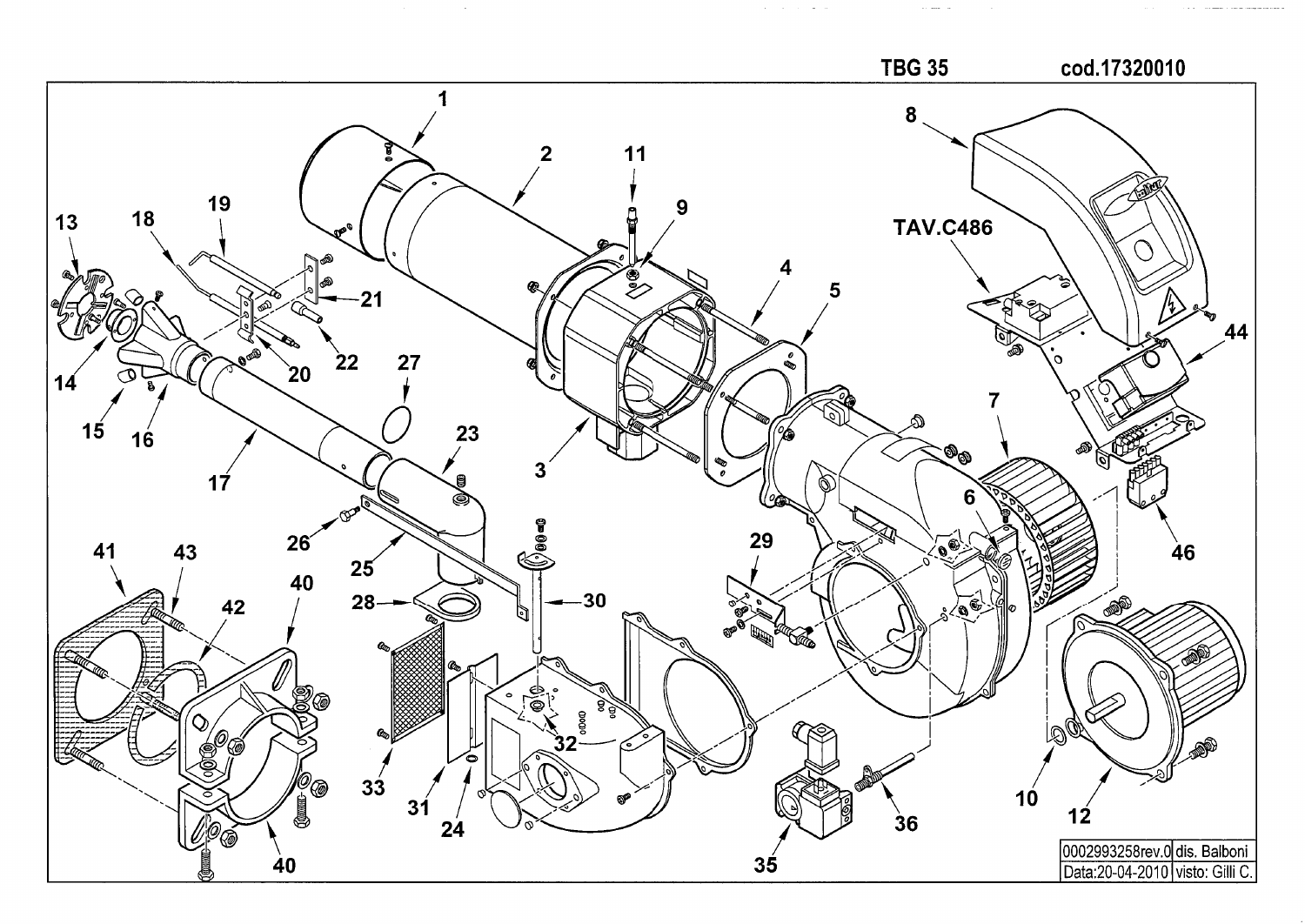|                | 17320010   | <b>TBG 35 50Hz</b>              |      | Esploso 0002993258 Rev.0 |                                    |
|----------------|------------|---------------------------------|------|--------------------------|------------------------------------|
| Rif.           | Codice     | <b>Descrizione</b>              | Rif. | Codice                   | <b>Descrizione</b>                 |
| $\mathbf{1}$   | 0025030002 | <b>DIFFUSORE TBG45</b>          | 28   | 0025030010               | <b>GUARN.NE RACCORDO GAS TBG45</b> |
| $\overline{2}$ | 0025030003 | AS.CANNOTTO TBG45               | 29   | 0020020026               | IPIASTRA REG. GRUPPO SPARKGAS      |
| 3              | 0025030013 | POLMONE TBG 45-60P              | 30   | 0020010015               | AS.PERNO FARFALLA SPARK26          |
| 4              | 0025030024 | PRIGIONIERO M6X117              | 31   | 0020010019               | <b>FARFALLA SPARK26</b>            |
| 5              | 0020040001 | FLANGIA POLMONE-CHIOC. TBG35    | 32   | 0019010010               | BOCCOLA OT 20X14X10X0,5            |
| 6              | 0020020030 | VETRINO 37X3 SPARK30            | 33   | 0020020031               | PROTEZIONE CONVOGL.RE SPARK26      |
| $\overline{7}$ | 61013      | VENTOLA D.180X72                | 35   | 0005040062               | <b>PRESSOSTATO DUNGS GW3A6</b>     |
| 8              | 0025010018 | ICOPERCHIO QUADRO ELET.TBL45    | 36   | 0025040028               | NIPPLO PREL.VO ARIA TBG 45-60      |
| 9              | 0006020143 | DADO ES.LE 1/8"X4 CH13          | 40   | 834451                   | SEMIFLANGIA ATT.BRUC. BGN40P       |
| 10             | 28718      | DISTAN.LE VENTOLA 13X20X1       | 41   | 34462                    | IGUARN.NE FLANGIA BT34G            |
| 11             | 0020040004 | VITE FISSAGGIO RAC.DO TBG35     | 42   | 61029                    | CORDONE FIBRA DI VETRO 6X6X445     |
| 12             | 0005010059 | IMOTORE MONO 370W 230/50 B182/4 | 43   | 17639                    | PRIGIONIERO M12X63                 |
|                | 95079      | CONDENSATORE 14MF               | 44   | 0005030224               | AP.RA LANDIS LME 21.430C2 BT       |
| 13             | 0025030025 | IDISCO STAMP. D98X35 I56 TBG4   | 46   | 0005130051               | ICONNETTORE 7POLI MASCH.           |
| 14             | 0025030005 | IUGELLO MISCELATORE TBG45       | 47   | 0030010574               | GUARN.NE ELETTRODO IONIZ.MC30      |
| 15             | 0025030006 | RIDUZIONE MISCEL.RE TBG45       |      |                          |                                    |
| 16             | 0025030004 | <b>IMISCELATORE TBG45</b>       |      |                          |                                    |
| 17             | 0025030008 | TUBO MANDATA GAS TBG 45         |      |                          |                                    |
| 18             | 0025030014 | <b>IONIZZATORE TBG 45P</b>      |      |                          |                                    |
| 19             | 0025030026 | ELETTRODO TBG 45                |      |                          |                                    |
| 20             | 0017030027 | STAFFA SOP.TO ELET.DI 159-M5    |      |                          |                                    |
| 21             | 61299      | PIASTRINA STRINGI ELETT. 20X    |      |                          |                                    |
| 22             | 0005060037 | SOPPRESSORE A FILO 5000 OHM     |      |                          |                                    |
| 23             | 0025030009 | RACCORDO MANDATA GAS TBG45      |      |                          |                                    |
| 24             | 19729      | SPES.RE FARF.10,2X19X0,5        |      |                          |                                    |
| 25             | 0020040002 | ASTA REG.NE TUBO GAS TBG35      |      |                          |                                    |
| 26             | 0020020043 | VITE MOVIM.TUBO GAS SPARK30     |      |                          |                                    |
| 27             | 0005180082 | <b>GUARNIZIONE OR 3187</b>      |      |                          |                                    |
|                |            |                                 |      |                          |                                    |

**TBG 35 50Hz** Esploso 0002993258 **Rev.0**

| Rif. | Codice     | <b>Descrizione</b>                 |
|------|------------|------------------------------------|
| 28   | 0025030010 | <b>GUARN.NE RACCORDO GAS TBG45</b> |
| 29   | 0020020026 | PIASTRA REG. GRUPPO SPARKGAS       |
| 30   | 0020010015 | AS.PERNO FARFALLA SPARK26          |
| 31   | 0020010019 | <b>FARFALLA SPARK26</b>            |
| 32   | 0019010010 | BOCCOLA OT 20X14X10X0,5            |
| 33   | 0020020031 | PROTEZIONE CONVOGL.RE SPARK26      |
| 35   | 0005040062 | PRESSOSTATO DUNGS GW3A6            |
| 36   | 0025040028 | NIPPLO PREL.VO ARIA TBG 45-60      |
| 40   | 834451     | SEMIFLANGIA ATT.BRUC. BGN40P       |
| 41   | 34462      | <b>GUARN.NE FLANGIA BT34G</b>      |
| 42   | 61029      | CORDONE FIBRA DI VETRO 6X6X445     |
| 43   | 17639      | PRIGIONIERO M12X63                 |
| 44   | 0005030224 | AP.RA LANDIS LME 21.430C2 BT       |
| 46   | 0005130051 | CONNETTORE 7POLI MASCH.            |
| 47   | 0030010574 | GUARN.NE ELETTRODO IONIZ.MC30      |
|      |            |                                    |
|      |            |                                    |
|      |            |                                    |
|      |            |                                    |
|      |            |                                    |
|      |            |                                    |
|      |            |                                    |
|      |            |                                    |
|      |            |                                    |
|      |            |                                    |
|      |            |                                    |
|      |            |                                    |
|      |            |                                    |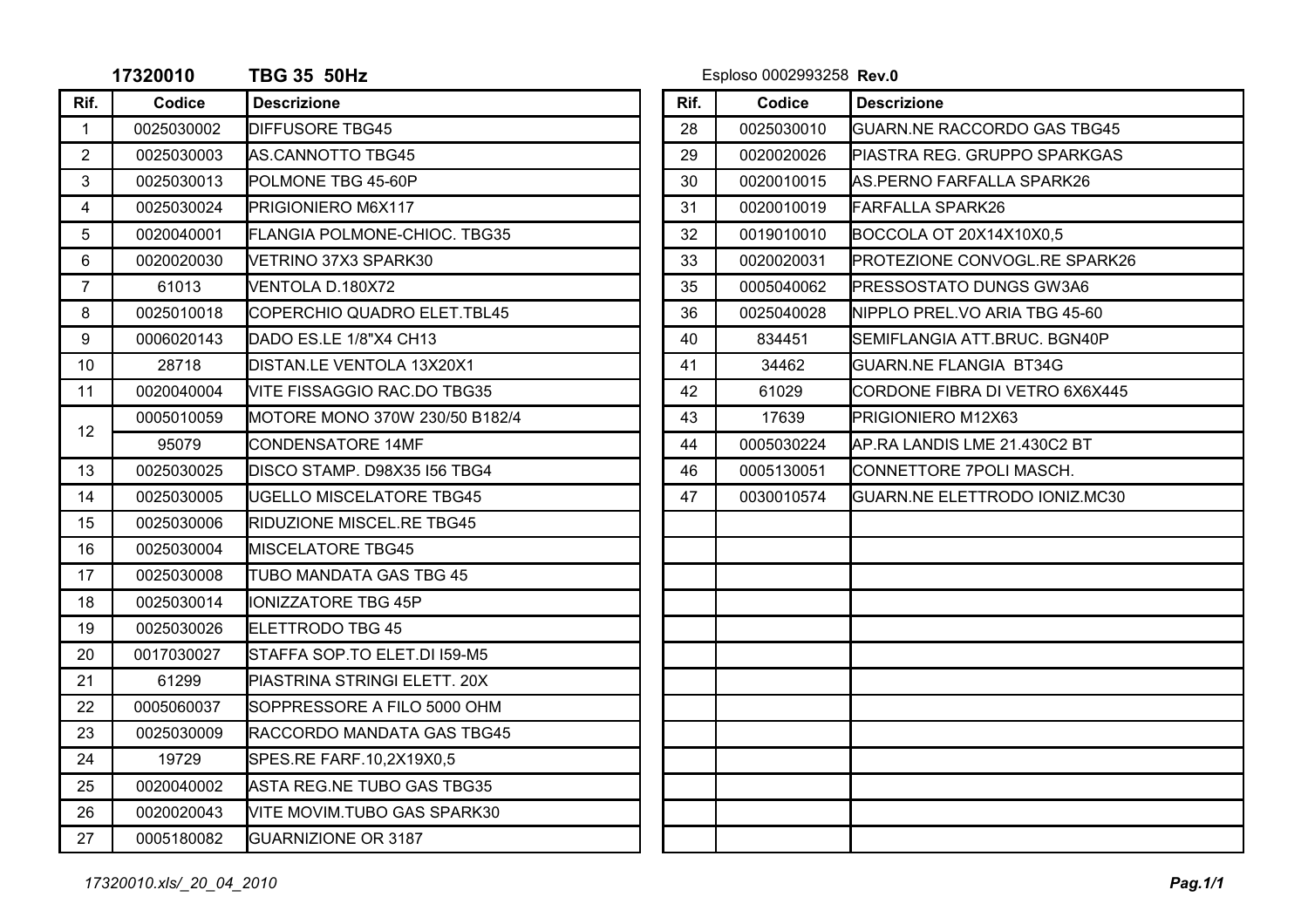0020040006 -QUADRO ELETTRICO - CONTROL PANEL - CUADRO ELECTRICO - APPAREILLAGE ELECTRIQUE - SCHALTGERAETE